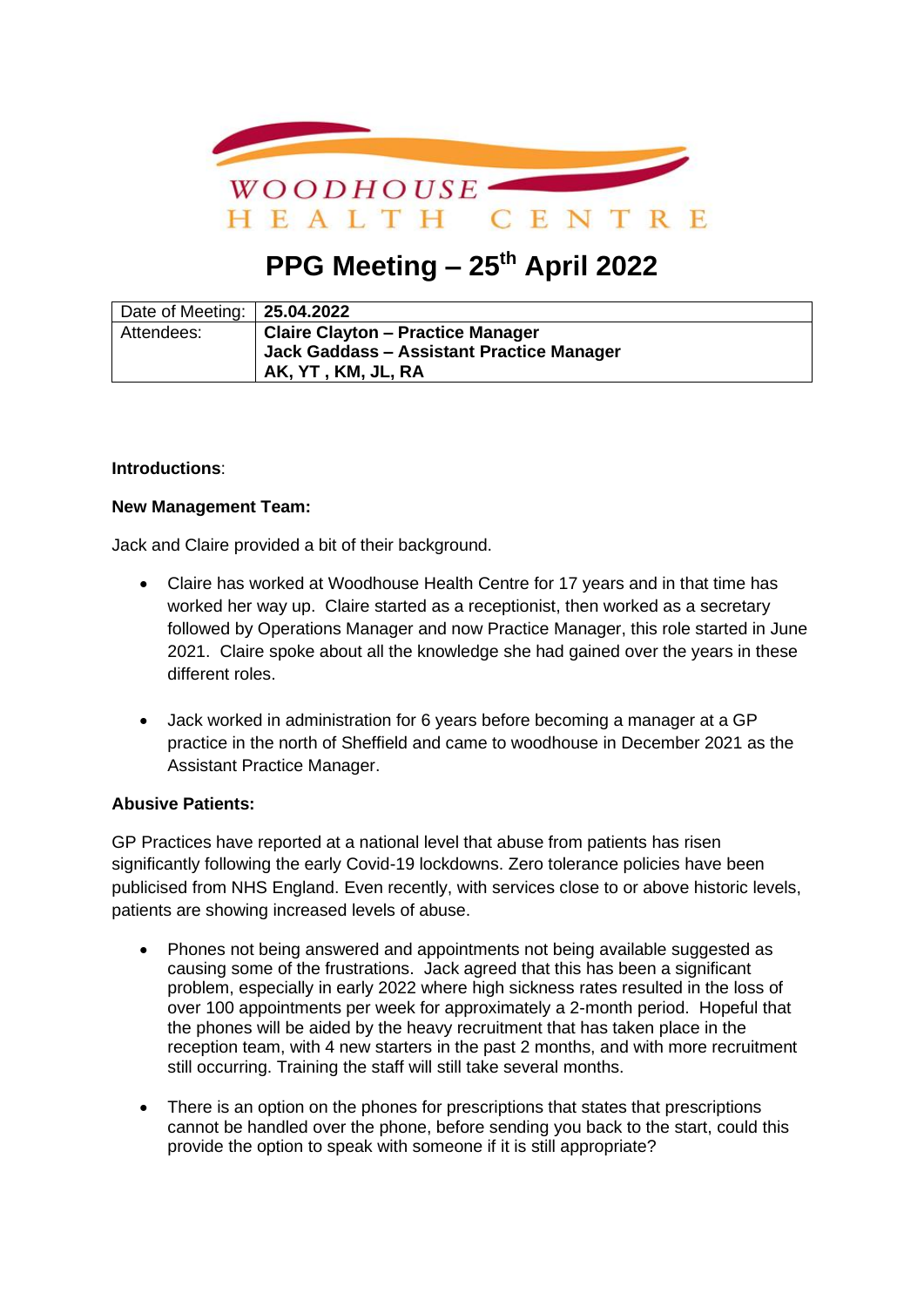• It was suggested that people seem to have generally been more aggressive outside of GP practices since covid, and that this problem may not be unique to general practice but could be linked to an overall effect of the pandemic.

### **Appointments and Patient Access:**

Patients are now given the choice of if they would like face to face or telephone appointments.

The front door is now open to queries, though appointment bookings are not taken at the front door to prevent backlogs for the patients who need access to the building.

People may have heard from the news that GP practices are going to be open for longer hours. The details on this are currently very unclear so we can't provide much more details other than that it is expected to start in October 2022, and the hours are 08:00 – 20:00 Monday to Friday, and 09:00 – 17:00 Saturday. The funding is at a network level, which means this service will most likely need to be provided alongside the 4 other GP practices in our network.

- Patient with no access to telephones can still book at the door, simply inform the reception that this is the case, and they should be let in.
- The phone system is being investigated to see if a queuing system can be added
- It was suggested that the phone lines alert patient when appointments have run out. This has been investigated in the past but is not easily done, will investigate again to see if changes in technology now allow for this.
- It was noted that the doctors within the practice seem to regularly change. This is because we are a training practice that regularly have trainee GPs with us on a rotation basis, often changing every 3-12 months depending on where they are in their training. We will check to see if this information can be added to our website, along with an up-to-date staff list.
- Some people were unaware of the AccuRx service which allows for appointments to be requested online, along with admin queries such as sick notes and results to submitted without having to call the surgery. It was suggested that this be included in the phone message whilst patients wait
- The message that plays when you call the practice was identified as out of date. Much of this phone message was required by national guidance but had remained unchanged for 2+ years. We will review the latest guidance to see if this has changed and if we can update the message.

# **Building Changes:**

Construction work is planned on the lower entrance of the building to create an automatic two door system. This should increase the disability access of the building, along with security and heat retention.

The pharmacy is moving into the old library near the practice, and we are currently in talks to improve access between the two buildings.